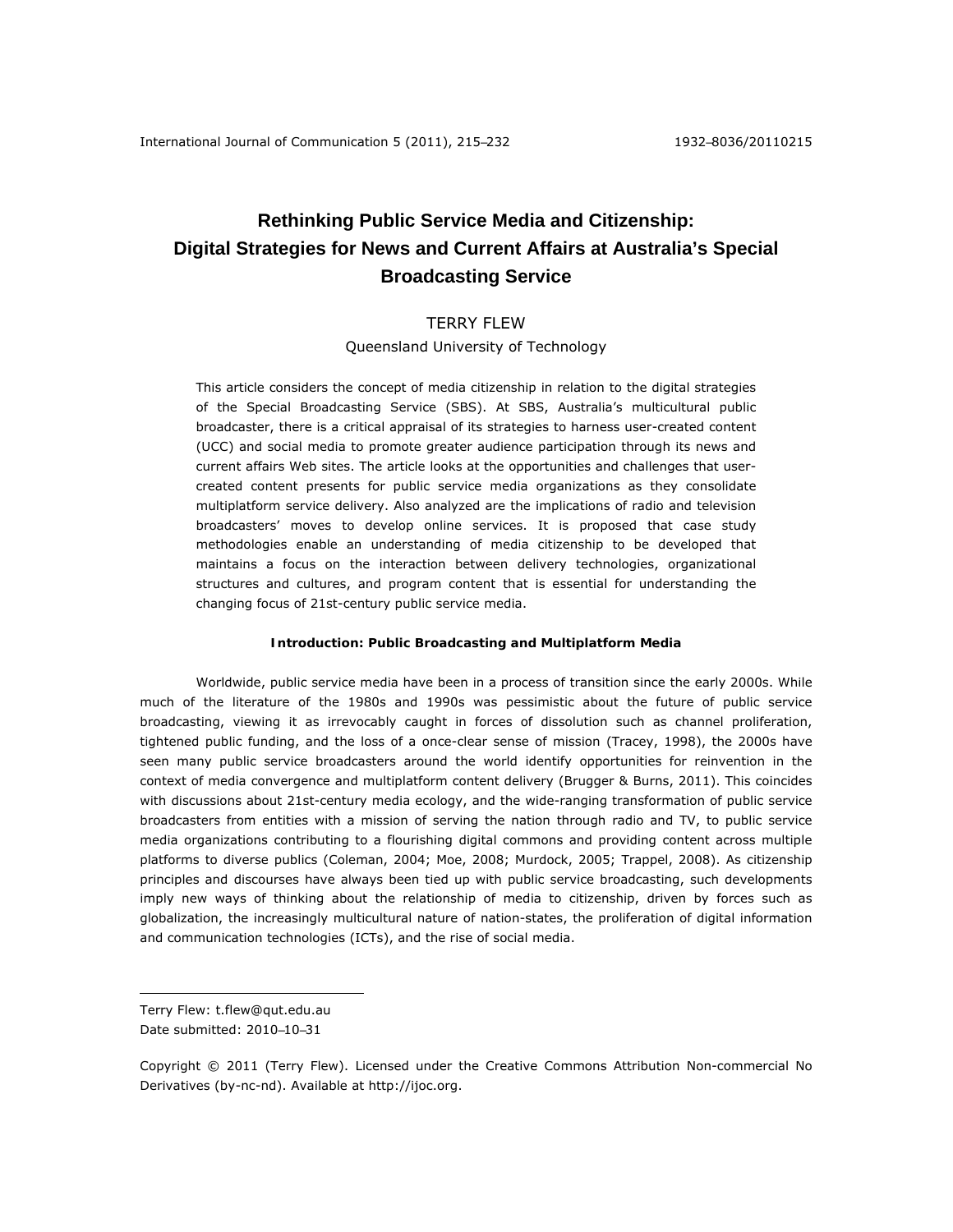This article addresses such questions in the context of two case studies conducted between 2008 and 2010 with the Special Broadcasting Service on the impact of digital media and user-created content (UCC) on the organization, in general, and on its news and current affairs programs, in particular. The first case study focuses on issues arising from UCC for SBS's provision of news—specifically, how such content is used on its Web sites as a facilitator of greater bottom-up community participation—and the challenges this presents for existing modes of news gathering, journalistic professionalism, and the expectations of both SBS audiences and other stakeholders (e.g., government). The second case study looks at a significant upgrade of SBS news and current affairs sites that occurred in 2009. This study seeks not only to consider the performance metrics of these upgraded Web pages for SBS' *World News Australia* and its television current affairs programs (*Insight*, *Dateline,* and *Living Black*), but also how they may open up new relationships between the institution, its journalists and on-air presenters, its audiences, and wider communities of interest. This work was undertaken with the Special Broadcasting Service as part of a larger project funded by the Australian Research Council through its Linkage-Projects program. The project looked into citizen journalism in Australia, and it also involved the development of a citizen journalism Web site around the 2007 Australian Federal election (DBCDE, 2009; Flew & Wilson, 2010).  $^1$ 

The history of SBS has long been tied to the shifting politics of Australian multiculturalism. In the course of the study, there was a change of government in Australia, with the 11-year rule of the Conservative government led by John Howard giving way to the election of a Labor government. The new Labor government conducted a review of national broadcasting in 2008–2009 through its newly created Department of Broadband, Communications and the Digital Economy. The ostensible drive behind the review was the perceived politicization of the national public broadcasters—the Australian Broadcasting Corporation (ABC) and SBS—during the Howard years. However, it also provided an opportunity for an audit of performance and an identification of new challenges facing the two broadcasters, particularly those relating to digital technologies. Among the questions presented in the discussion paper as a basis for public submissions were the following:

- The principal function of SBS is to provide multilingual and multicultural broadcasting services for all Australians, reflecting our multicultural society. Is this an appropriate function for SBS in a 2020 media environment and, if so, how should it harness the available digital technologies to fulfil this function?
- Are there opportunities for the national broadcasters to more effectively fulfil the objectives of universal access and the provision of local content by utilizing new delivery platforms, such as broadband Internet?

<sup>1</sup> The Australian Research Council Linkage-Project was titled *Investigating Innovative Applications of Digital Media for Participatory Journalism and Citizen Engagement in Australian Public Communication*, with other members of the research team to include Axel Bruns, Stuart Cunningham and Jason Wilson. Industry partners were the Special Broadcasting Service, Cisco Systems Australia, and The National Forum, publishers of public affairs e-journal *On Line Opinion*. The ARC Linkage program promotes university research collaboration with industry, government, and community organizations.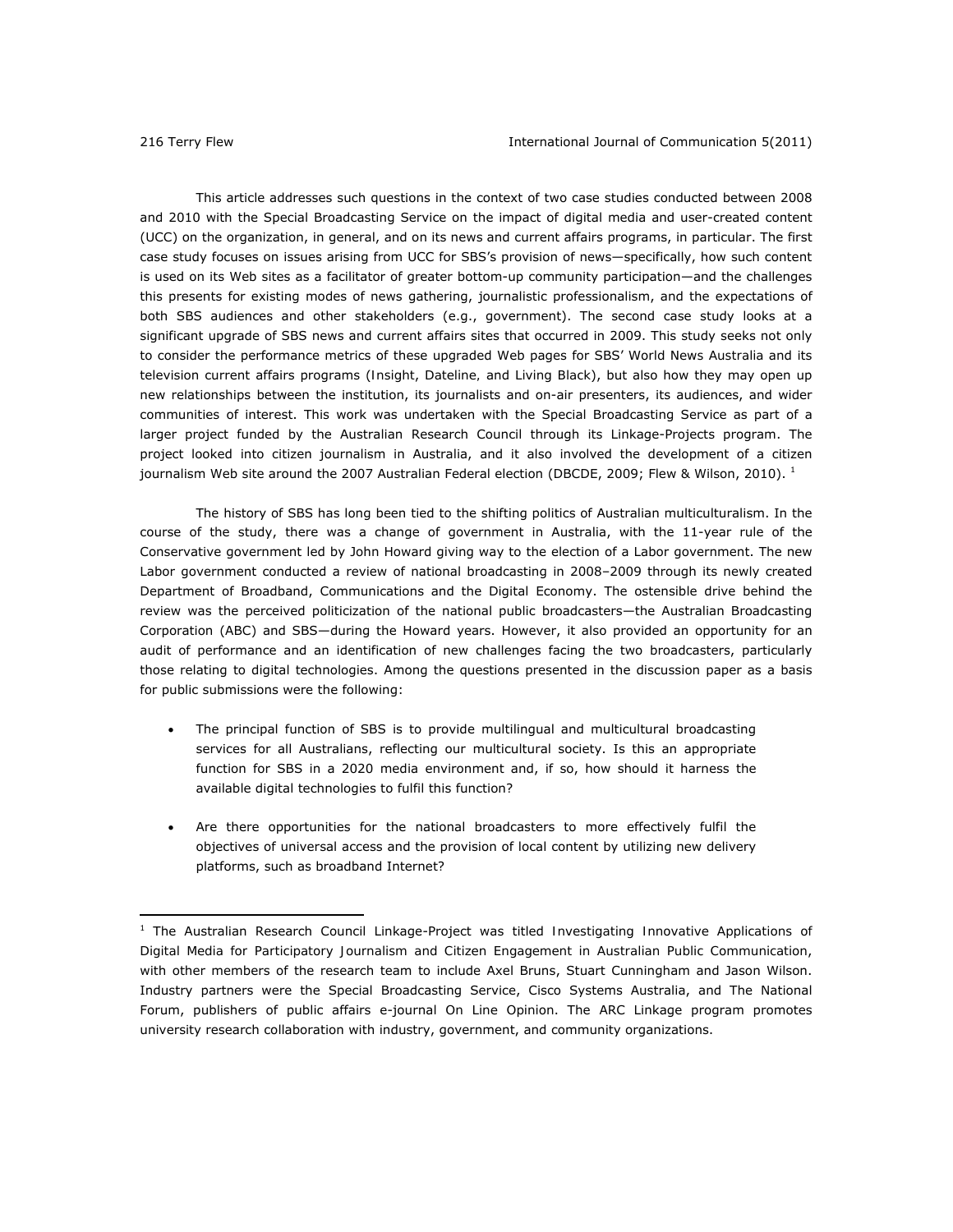- Should the charters of the national broadcasters be amended to more clearly define their broad programming directions and priorities? Should such priorities take into account the nature and reach of particular delivery platforms?
- What opportunities do new digital broadcasting and other platforms provide for the national broadcasters to more effectively deliver programming in languages other than English?
- Are there ways of better harnessing new media and broadcasting technologies to enhance the value of the national broadcasters' services to migrant groups, particularly those that are newly arrived? (DBCDE, 2008)

Our study provided the opportunity to use the findings from this research in debates about the future of both the SBS and public service media institutions more generally (Flew et al., 2008). A debate about the future of SBS after 30 years as a multicultural television service was featured at the Australian and New Zealand Communication Association conference held in Brisbane in July 2009 (Flew, 2009a). The issue of SBS's relationship to broader questions of media citizenship is also a prominent feature of the institutional history undertaken by Ang, Hawkins, and Dabboussy (2008), and while their study is focused on the relationship of SBS to multiculturalism and Australian cultural identity, the work related to the responses to digital media technologies is also germane to questions of cultural pluralism and media citizenship.

The study focused on news and current affairs programs on SBS Television. It was not based on an assumption that news and information programming are more important than entertainment. Indeed, within the media citizenship literature, there is a lively debate between those who adhere to a modernist understanding of politics and the public sphere, for whom the news and information function of public service broadcasters has primacy, and those who identify citizenship discourses across a range of television program genres (see Garnham, 2003; Hartley, 1999; and Jacka, 2003 for representative positions). Rather, news and current affairs provided the area where both the possibilities and the potential risks of a greater harnessing of user-related content into established SBS programs as they become multiplatform could be most clearly identified. It is also the case that *World News Australia* has a particularly important place at SBS, since it is Australia's most watched television program, and thus the most visible symbol of SBS having more global focus than any other Australian media—as well as its multicultural remit to the Australian population as a whole.

### **Media Citizenship: Establishing the Baselines**

The concept of media citizenship has become increasingly significant in both political theory and communication and media studies over the last 30 years. In the 1980s and early 1990s, there was considerable work associated with theories of civil society and a (pre-Tony Blair) notion of a "Third Way" between a resurgent free market capitalism on the one hand, and the increasingly discredited models of state socialism on the other, whose Leninist understandings of media never fit well with the more libertarian impulses of the post-1968 New Left. Authors such as Keane (1988), Garnham (1990), Mulgan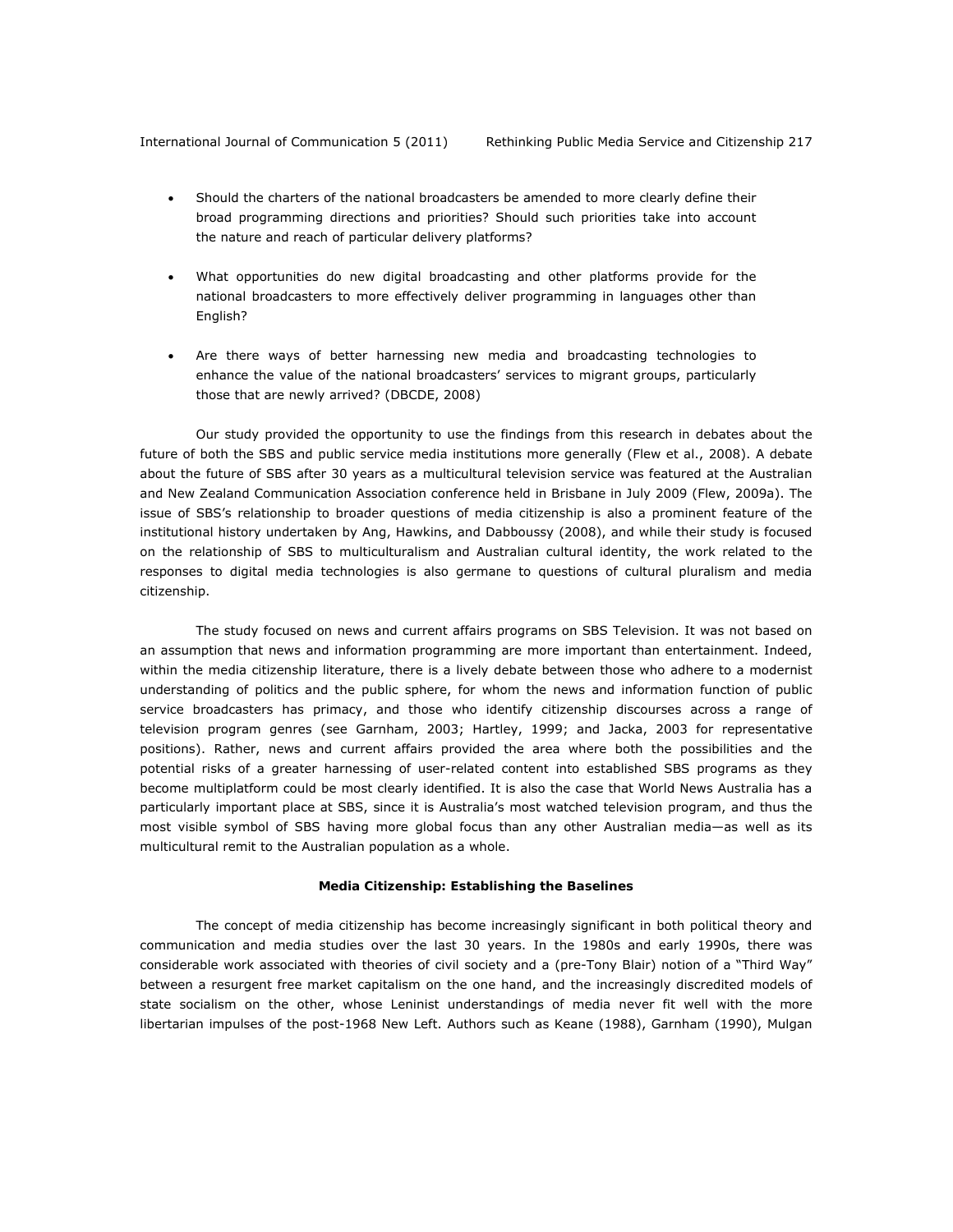(1990), and Curran (1991) proclaimed the possibilities for media institutions and practices grounded in a pluralistic civil society to enhance media diversity and democratization, with diversity, pluralism, and democracy providing alternative benchmarks through which media performance could be evaluated. With earlier "public interest" models of media regulation being challenged by more market-oriented approaches that focused upon consumer satisfaction and the delivery of new services (Feintuck, 2004; Freedman, 2008), authors such as Golding and Murdock (1989) returned to a "first principles" understanding of civil, political, and social citizenship to consider how communications and media systems best enable the rights of all citizens to be realized. Such dimensions of "cultural citizenship" or "media citizenship" included access to information; advice and analysis on matters concerning their rights; provision to all sections of the community of access to the broadest range possible of information, interpretation, and debate on issues of public significance; and enablement of people from all sections of society to recognize themselves in the available representations offered in the media, and to be able to contribute to the development and shaping of these representations.

While media citizenship has not yet become a central plank of contemporary political theory, it has been argued that it is in the realms of media, communication, and culture that many of the limitations of long-established citizenship discourses have become apparent. As modern forms of governance are based upon mediated interaction rather than direct speech and face-to-face communication, due to the size, complexity, and diversity of both modern nation-states and the societies they govern, it makes little sense to hanker for earlier forms of unmediated communication and citizen interaction (Thompson, 1995). As Dahlgren (2006) points out, debates about civil society and civic virtue reveal the degree to which the capacity to participate as a citizen is a process of learning by doing, grounded not only in social relations, but also in cultural practices, so that "civic competence cannot derive exclusively from political society; it emerges from the overall development of the subject" (ibid., p. 273). Moreover, citizenship not only has a political dimension of rights and responsibilities, but also national and cultural dimensions of belonging that pertain to what Anderson (1991) famously referred to as an "imagined community." Consideration of the "nationing" of citizens draws out the extent to which media are part of the armature of cultural institutions and practices that shape a sense of "everyday belonging" to a nation-state and the acquiring of a national identity (Schudson, 1994).

The centrality of media to contemporary democracy and citizenship is flagged in two major recent contributions to the literature. In *Communication Power*, Manuel Castells elaborates on the theme developed in his earlier *The Information Age* trilogy that 21st-century politics is primarily played out through the media and across communications networks:

The media . . . are not the Fourth Estate. They are much more important: They are the space of power making. The media constitute the space where power relationships are decided between competing political and social actors. Therefore, almost all actors and messages must go through the media in order to achieve their goals. They have to accept the rules of media engagement, the language of the media, and media interests. (2009, p. 194)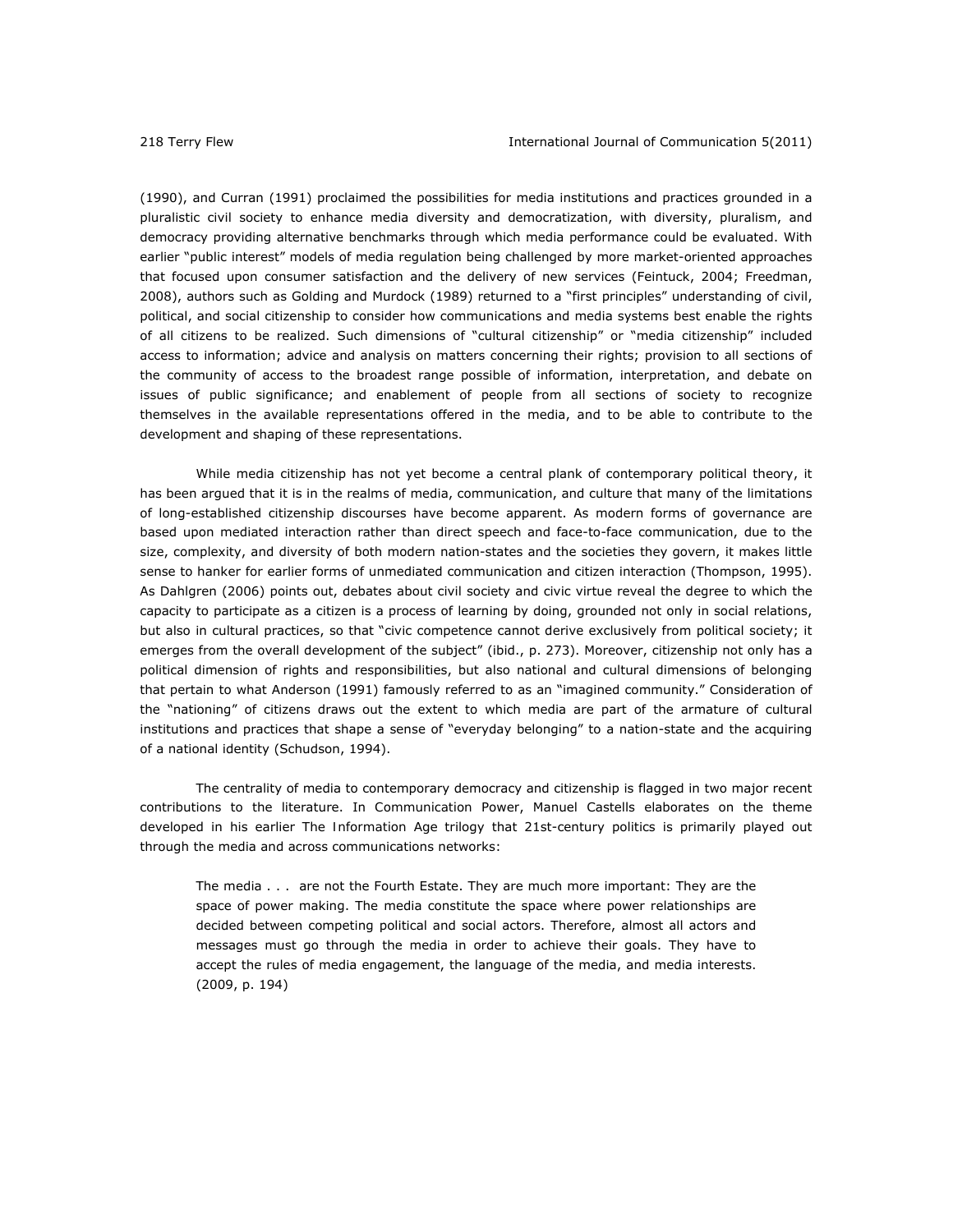Similarly, John Keane's *The Life and Death of Democracy* (2009) identifies a relationship between the crisis of representative democracies and the increased mediatization of politics. Keane also argues that politics is increasingly played out through the media, albeit through the quite different framework of what he refers to as "monitory democracy":

Assembly-based democracy belonged to an era dominated by the spoken word, backed up by laws written on papyrus and stone . . . Representative democracy sprang up in the era of print culture—the book, pamphlet and newspaper, and telegraphed and mailed messages—and fell into crisis during the advent of early mass communication media . . . By contrast, monitory democracy is tied closely to the growth of multimedia-saturated societies—societies whose structures of power are continuously "bitten" by monitory institutions operating within a new galaxy of media defined by the ethos of communicative abundance. (ibid., p. 737)

Establishing some baselines about how to understand and critically interpret contemporary developments in media citizenship requires acknowledgment of the differing directions in which the field has proceeded. Three approaches are notable. The first direction works with the totality of media representations—ranging from information to entertainment—to understand how they shape contemporary subjectivities, and to identify elements of citizen formation and popular pedagogy. While this approach can be applied across all media, it has been most influential in television studies, as well as in the traditions and methodologies associated with textual analysis (Hartley, 2002; Miller, 2007; Ouellette & Hay, 2008). The second approach focuses on media institutions, particularly on role played by public service broadcasting (PSB) media, which are often seen as a bulwark against the limitations associated with advertiser-financed commercial media, with their legislated charter obligations and institutional ethos oriented toward citizenship goals (Curran, 1991; Garnham, 1990, 2003; Murdock, 1992; Ouellette & Lewis, 2000; Tracey, 1998). A third approach counterposes mass communication media, characterizing it as a one-way, top-down mode of communication, with the new digital media associated with the Internet. It proposes that the multidirectional flows of messages that typify such media offer new possibilities for more interactive and participatory forms of popular engagement, and hence, for potentially more democratic forms of media citizenship (Bennett et al., 2009; Bruns, 2008; Coleman, 2005; Coleman & Blumler, 2009; Collins, 2004; Jenkins, 2006). $2$ 

 $2$  The purpose of this paper is not to put these approaches to media citizenship in direct dialogue with one another. At the same time, it is worth noting two problems with the assumption that media citizenship is synonymous with public service broadcasting, and not a part of commercially driven media. The first point, raised in the debate between Jacka (2003) and Garnham (2003), is that commercial media do contribute to goals associated with political and other forms of citizenship. The other is that there is a gulf between PSB, as understood at a normative level, and what public broadcasters actually do. Rather than presenting a lapsarian account of this as evidence of the "failure" of PSBs, Collins (2004) argues that it provides evidence of positive interaction between commercial media and PSBs, particularly in their competition for audiences, which makes them more responsive to demand than would be the case if PSB monopolies were to prevail.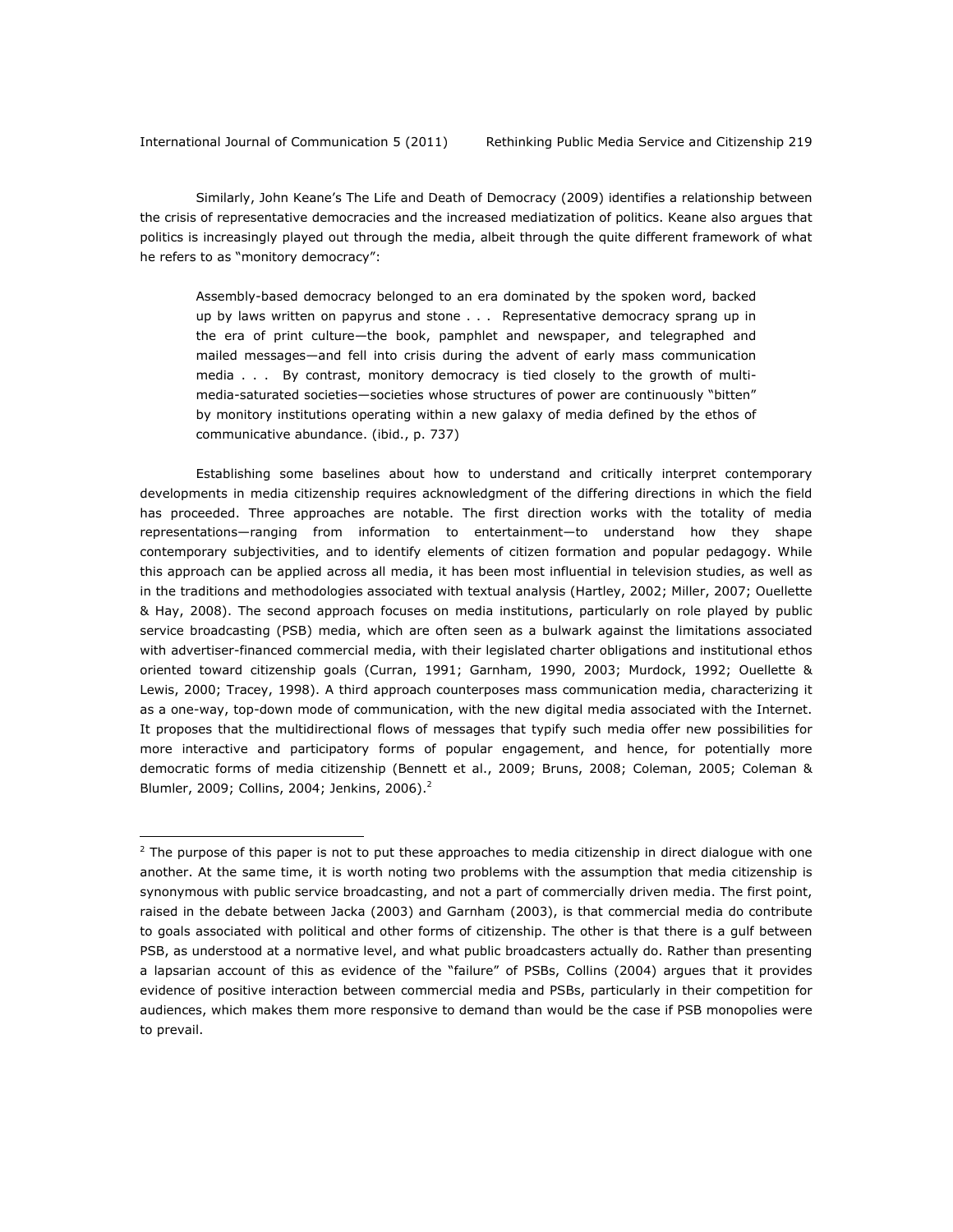## **The SBS as Australia's Multicultural Broadcaster**

The Special Broadcasting Service was established in 1978, and it first broadcast as a television service in Australia in 1980. Its origins lay in the politics of multiculturalism that gained momentum in Australia during the 1970s, emerging at two levels. First, there was the failure of Australia's existing broadcasters—including the Australian Broadcasting Corporation (ABC), as Australia's public service broadcaster—to respond to an increasingly culturally diverse population, meaning that Malcolm Fraser's Liberal-Country Party government opted to establish a new broadcasting service, rather than to allow the ABC a second television channel, which it had sought throughout the 1970s.<sup>3</sup> Second, promotion of an SBS television service was seen as a way for the conservative parties to be looked upon as less Anglocentric and more supportive of the aspirations of Australia's non-English-speaking background migrant communities, hoping to short circuit a growing electoral alliance between these communities and the Australian Labor Party (ALP).

At the same time, seeing SBS as primarily an expression of multicultural policy and politics in the mediasphere runs the risk of losing sight of its significance as an innovative television service (Hartley, 1992). SBS TV has always sought to operate more as a general interest service, with programs that have broader appeal than simply being primarily or exclusively targeted to the community or language group of their country of origin. The general audience here includes both Australian-born viewers and other ethnic communities, and subtitling has always been vitally important for SBS' non-English language programming. "Broad appeal" does not mean programs aimed to maximize audience share, as SBS has always understood itself as a provider of lower-cost "minoritarian" programming targeted at audience segments, rather than as a direct ratings competitor to the commercial broadcasters (O'Regan, 1993). SBS innovated as a television service by pursuing forms of programming where there was perceived unmet audience demand, such as European "art house" cinema, soccer, or strong programming on timeslots traditionally neglected by the other networks, such as Saturday nights. The SBS television programming mix has tended to be generic, with certain timeslots allocated to particular program types, rather than to programming from any specific language group, as has been the practice with SBS radio. The *SBS World News* has been long regarded as one of its flagship programs, with the majority of its stories coming from overseas. It places an emphasis on providing news from a number of countries—not just the United States and Britain—and providing an ongoing commentary on aspects of Australian multiculturalism and matters of particular relevance to indigenous Australians.

In 2010, the SBS provided radio and television services in more than 60 languages, aiming to reflect and contribute to the further development of Australia's multicultural society. In their recent history of SBS, Ang, Hawkins, and Dabboussy described SBS as "one of Australia's most important cultural institutions," as it "has given cultural diversity visibility in the media and in the process it has made Australian culture richer, more varied and more inclusive" (2008, pp. 1, 4). They argue that SBS

<sup>&</sup>lt;sup>3</sup> From the time of its establishment in 1932, the ABC was the Australian Broadcasting Commission. It became the Australian Broadcasting Corporation under the *Australian Broadcasting Corporation Act* (1983). The legislation that formalized the establishment of the SBS, the *Special Broadcasting Service Act* (1983), was passed in the same period by the Australian parliament.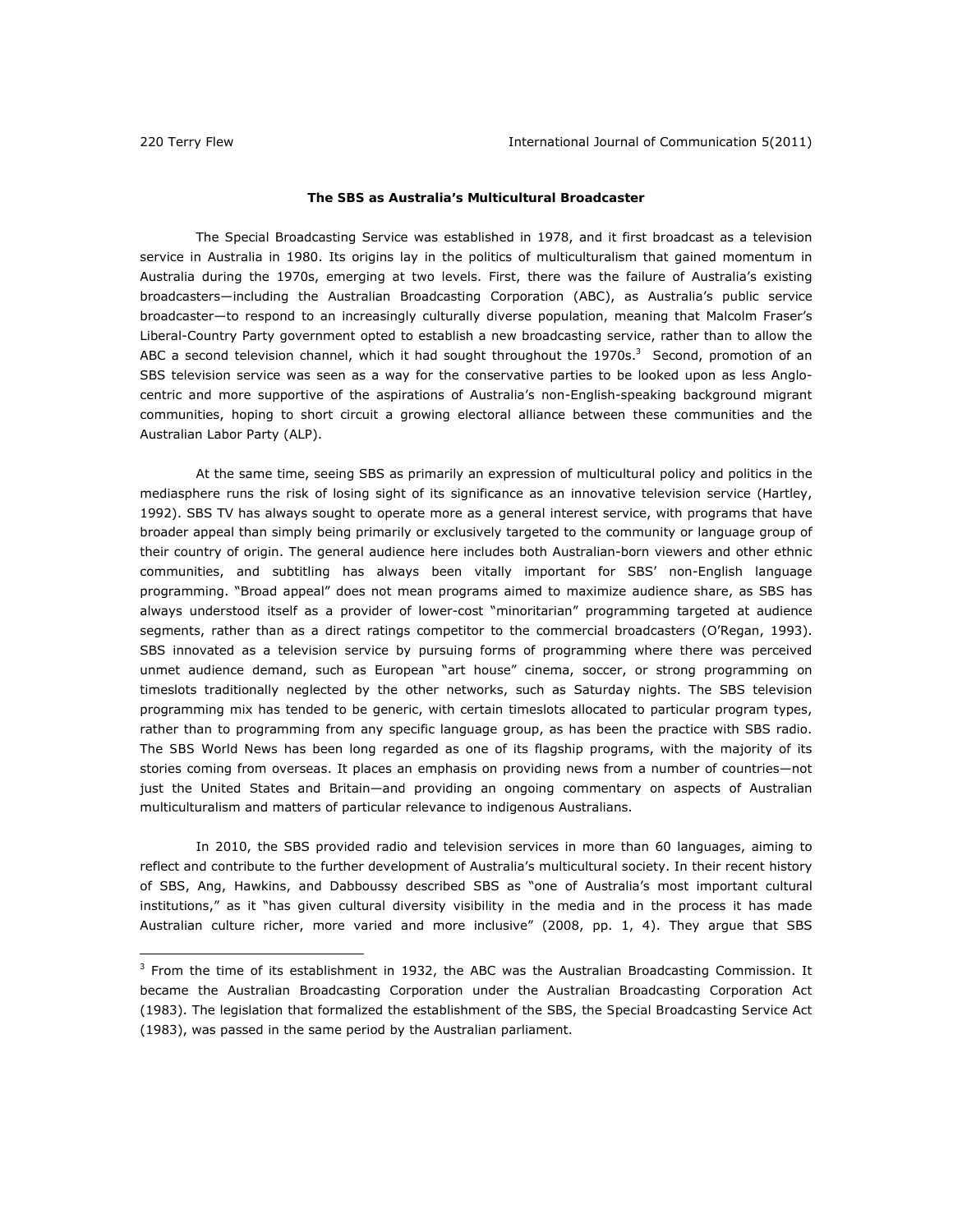Television has carved out an internationally recognized profile as a broadcaster that critically reflects on the challenges of a multicultural society, not only providing non-English language programming for Australia's ethnic and other minorities, but providing all Australians with access to programming from throughout the world that facilitates cross-cultural communication and acts as "a force for integration . . . bringing together various viewpoints and experiences within a common public sphere" (ibid., p. 7). They understand the relationship between SBS's multicultural remit and its programming and network branding strategies as revolving around three conceptions of multiculturalism:

- 1. *Ethno-multiculturalism*: This approach is focused on the particular needs and interests of migrants and ethnic communities, with a large amount of programming in languages other than English. This has been how SBS Radio has mostly operated, but this approach was not taken with SBS Television from its inception.
- 2. *Cosmopolitan multiculturalism*: This approach encourages all Australians to embrace global cultural diversity through innovative high-quality programming sourced from around the world. The focus on "world movies" has long been an expression of this, as has been a strong commitment to documentaries, themed programming weeks (e.g., "About Women," "About Sex"), and what has been termed "activist TV," where programs aim to trigger wider community debates.
- 3. *Popular multiculturalism*: This is less about promoting multicultural diversity, but more about characterizing it as a feature of mainstream Australian culture. SBS' long commitment to soccer, as both the major sport of Australia's migrant communities and the sport least well-covered by the other TV networks, has long been a part of this. Focusing on popular multiculturalism can include locally produced programs that have a subversive and irreverent take on Australian multiculturalism, such as the comedy series *Pizza* (which ran from 2000–2005), as well as programs that explore multiculturalism through food and cooking, such as *The Food Lover's Guide to Australia* (1996–2006). It also includes programs that frankly have nothing to do with Australian multiculturalism, such as the animated comedy *South Park* and the British car program *Top Gear,* which have often attracted larger audiences, particularly those young people that SBS has often struggled to reach.

The history of SBS has been a contentious one. On the one hand, there have always been those who have questioned whether Australia needs a specialist multicultural broadcaster, or whether it is unduly separatist. During the period of the Howard Liberal-National Party government (1996–2007), there was an active shift away from multiculturalism in the public policy domain, although the "culture wars" did not bring as much pressure on SBS as upon ABC, the main Australian public broadcaster (Cunningham, 2009). On the other hand, there has been recurring criticism of whether SBS has irrevocably strayed from its charter remit to provide specialist and multicultural broadcasting services toward commercial populism or cosmopolitan elitism—reflective of the priorities of what has, for the most part, been management drawn from the established television industry rather than from ethnic communities themselves (e.g., Jakubowicz & Newell, 1995). O'Regan observed that SBS TV has been "continually caught in the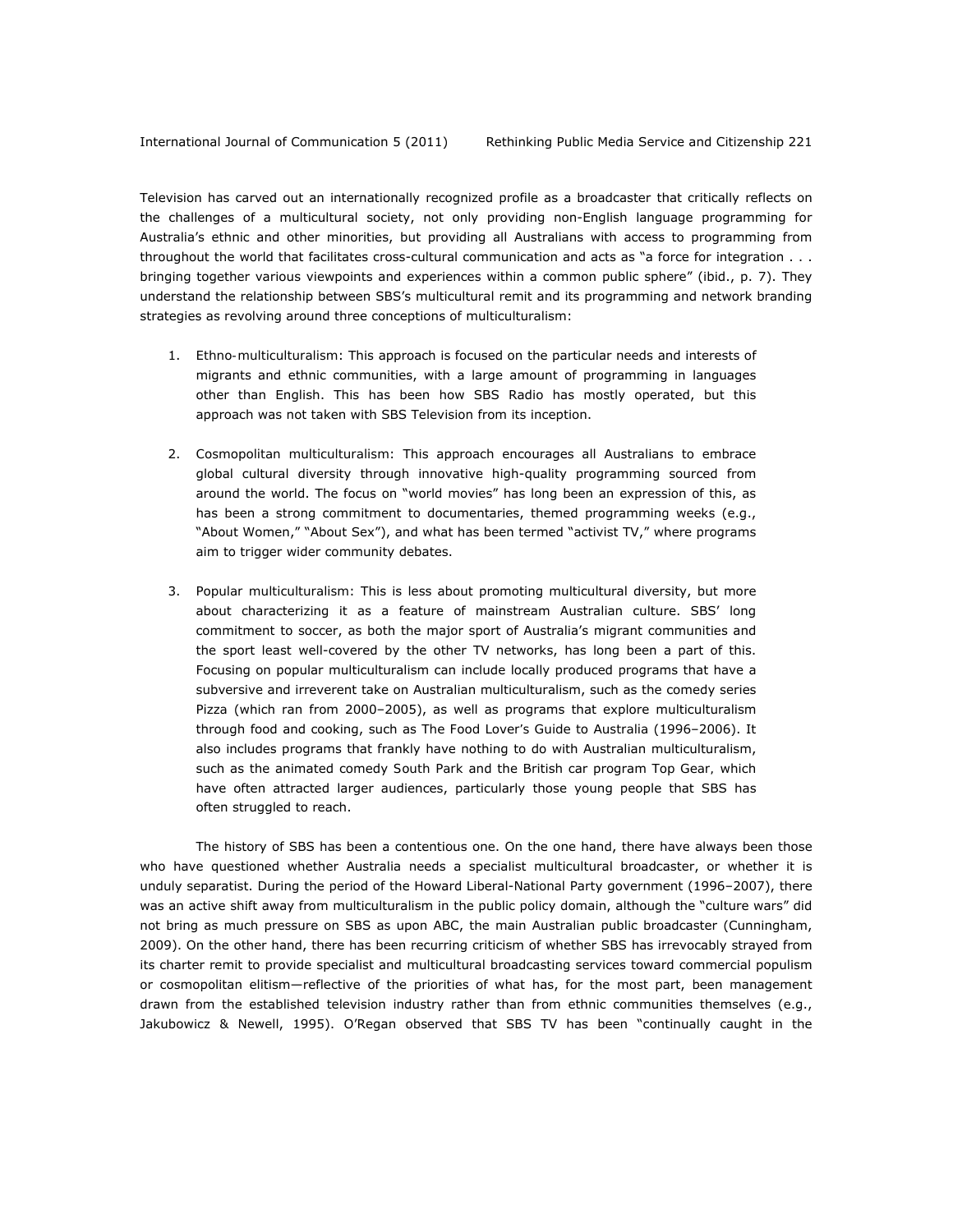contradiction basic to being a narrowcast national broadcaster: the desire to maximize the size of its narrowcast audience, and to maximize its services to particular, highly defined constituencies" (1993, p. 146). There is also the issue that SBS was established as a low-cost broadcaster, and it has consistently struggled to get budget appropriations from the federal government both to maintain its ongoing activities, and to undertake new initiatives, such as local production. During the 1990s and 2000s, SBS supplemented its government allocation with advertising revenue, but this, in turn, fueled criticism that it has been shifting away from programming aimed at ethnic communities and toward popular fare—such as *Top Gear* and *South Park*.

SBS has been addressing questions of the continuing relevance of its multicultural mission since the beginning of the 2000s. These questions have been voiced in studies such as the *Living Diversity*  report into the continuing salience of multicultural discourse as a means of capturing Australia's cultural diversity (Ang et al., 2002), and the *Connecting Diversity* study into how younger Australians understand multiculturalism (Ang et al., 2006). These studies found that questions of multiculturalism continued to have resonance in Australian society and culture, although there was an issue of how responsive institutions such as SBS had been to more recently arrived migrant communities, such as those from South Asia, the Middle East, and Africa. It is acknowledged by SBS management, for instance, that program scheduling continues to favor well-established European migrant communities, even if less attachment to SBS among more recently arrived migrant communities may be reflective of the degree to which "a sense of cohesive ethnic communities . . . has certainly broken down, and is much less hard to motivate as a political force"(Meagher, 2009).

The other major issues arising for SBS in the 21st century, which were a part of the *Review of National Broadcasting* discussed in the Introduction, relate to the implications of multiplatform media for the charter remit of public service broadcasters and the rise of broadband Internet as an alternative content distribution system. The wider context for such debates are the transformations occurring from the one-to-many mass communications models that dominated the 20th century, toward various manifestations of participatory media culture, enabled by the Internet and networked digital media technologies, and promoting not only niche media, but do-it-yourself and do-it-with-others social media (Flew, 2009b, 2010; Jenkins, 2006). In this rapidly changing sociotechnical context, there is a blurring of lines of authority and information flow between producers and consumers of media, leading to the rise of what Bruns (2008) has termed the "produser," or the media user who publishes and disseminates digital content, as well as consuming media. Just as these developments pose dilemmas for incumbent media about new business models for a media environment characterized by information abundance and empowered users (McNair, 2006), they also present challenges to the ideological authority of journalists as the media professionals best able to interpret social reality and perform a gatekeeping function over the flow of informational content on behalf of a passive public.

An issue of immediate significance to SBS and ABC is that their enabling legislation, passed in both cases in 1983, makes no reference to online media. Both are empowered by parliament to deliver radio and television services only, and they are funded accordingly. There is also the question of what they wish to do with their online sites. Media organizations typically think of the online site as an adjunct to their established media platforms of print, radio, and television, but such an approach significantly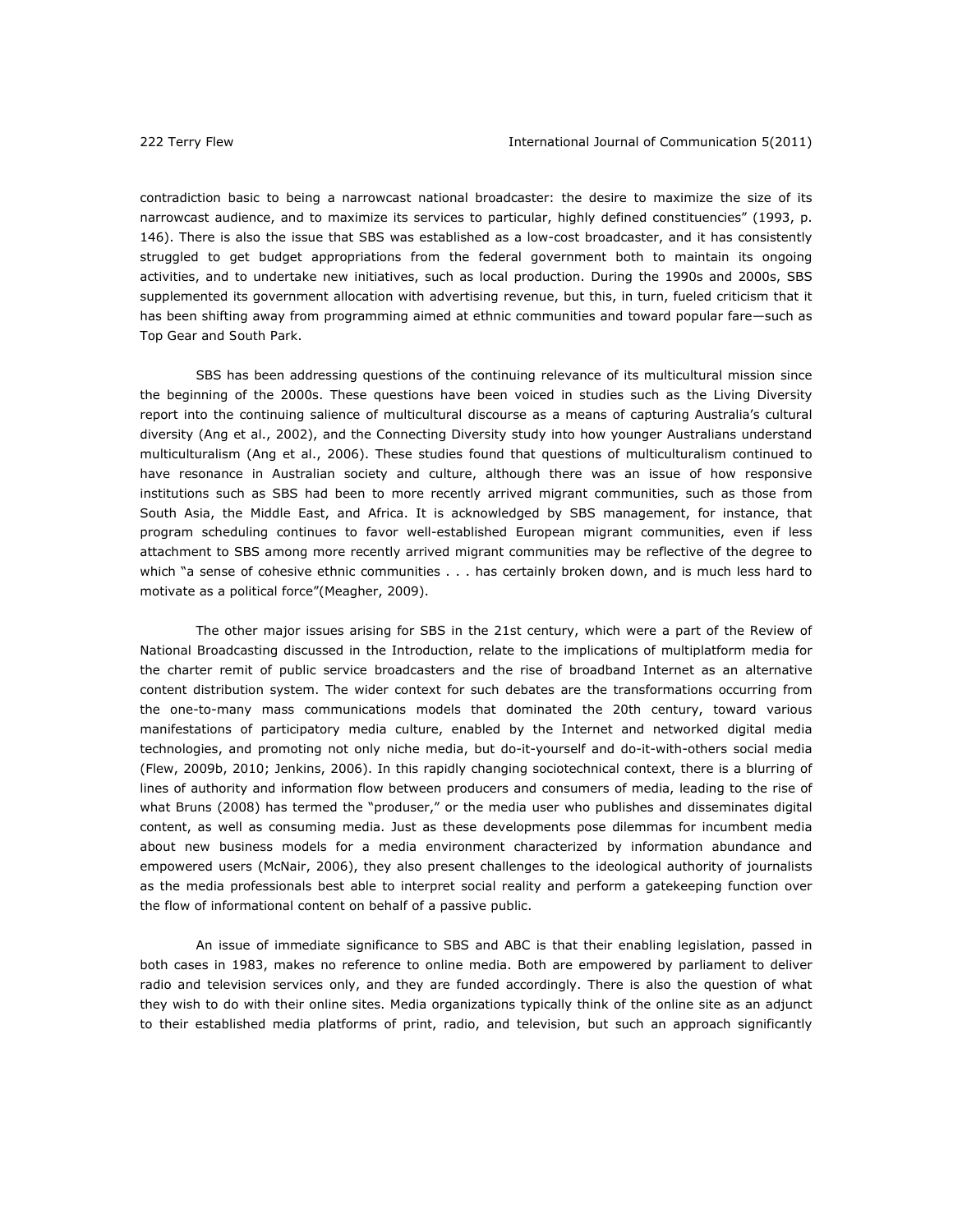devalues the extent to which the online environment is more radically transformative of media production cultures, particularly those related to news and journalism, as "the unmanaged and perhaps unmanageable nature of the network itself . . . creates an essentially infinite, unbounded product," and as "collaborative decision making erases old divisions of labor in the newsroom and, increasingly, draws on external input as well" (Singer, 2010, pp. 107, 108). This creates a new matrix of challenges and threats, but also opportunities for publicly funded media organizations. In particular, it raises the issue of whether they should be reconceived as public service media organizations, rather than as public service broadcasters, developing a service-based and platform-neutral understanding of their mission and their role in the broader media ecology in relation to content diversity and media citizenship (Coleman, 2004; Moe, 2008; Trappel, 2008). It also presents the question of the extent to which the sites should be opened up to the public in the sense of allowing citizens to be the content creators themselves, radically altering long established hierarchies of media production and consumption.

#### **User-Created Content and SBS News and Current Affairs**

An important issue facing SBS, as with all broadcasters in a multiplatform media environment, is the need to better understand the impact of online media on its news and current affairs programs, as well as on its news production and distribution processes. An element of our collaboration with SBS involved co-supervision of a graduate student undertaking ethnographic action research within SBS over 2007–2008, including a series of interviews with key decision makers about UCC and how SBS may best incorporate this into their online news services.<sup>4</sup> This study was modeled, in part, on Georgina Born's pioneering study into the British Broadcasting Corporation during the years when John Birt was managing director (Born, 2004), as well as the studies into UCC at the BBC undertaken through Cardiff University (Wardle & Williams, 2008).

Five major research findings can be drawn out of this organizational analysis of how SBS responded to the question of user-created content in relation to its news and current affairs programs. The first finding was that *the opportunity for user-created content to enhance what SBS offers in news and current affairs was widely recognized within the organization*, albeit with significant caveats, to be discussed in greater detail below. The online world provides access to a range of sources of niche reporting, pro-am video, and commentary that can certainly serve as valuable adjunct material to international news stories, and it can also provide the basis for a wider horizon of perspectives and views on issues. As SBS does not have the budget for a network of foreign correspondents, it has typically been heavily reliant upon material sourced from international news services, such as CNN and the BBC. As such, in terms of its credentials as a distinctive international news service, it has an interest in diversifying its range of source material. There is also the potential for SBS to lever its links to Australia's many ethnic communities to develop informal networks of community-based specialist reporters with access to information from many countries. These reporters may have insights into political, cultural, and other factors that may not be apparent to reporters from the large international news services. Such optimism

<sup>4</sup> The graduate student was Heidi Lenffer, whose Master of Arts thesis, titled *User-Generated Content and Public Broadcasters: A Case Study of the Special Broadcasting Service*, was awarded by the Queensland University of Technology in 2009. The thesis can be accessed at http://eprints.qut.edu.au/30419/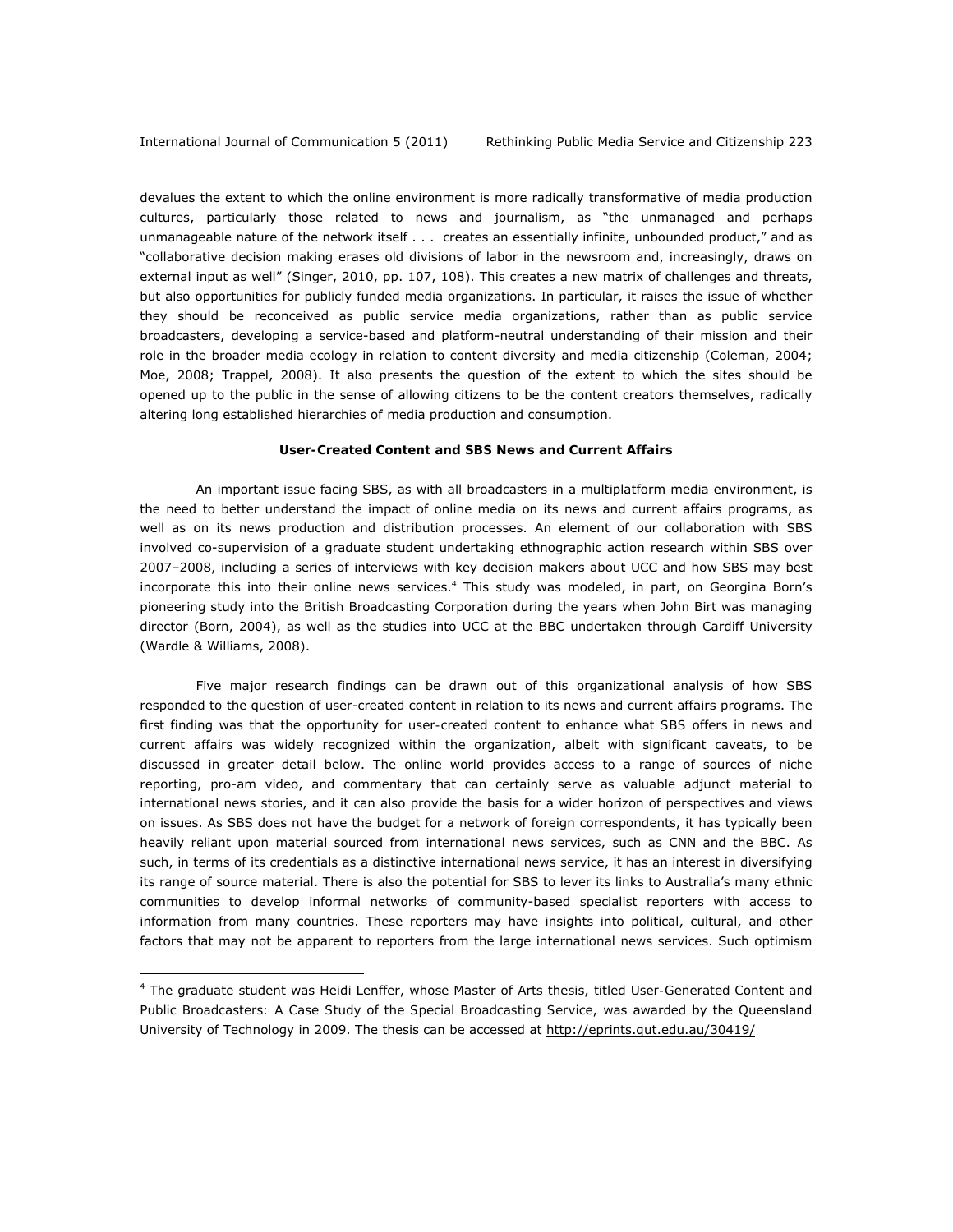toward UCC runs against a common perception, among both journalists and journalism educators (e.g., Knight, 2008), that there is an irrevocable antagonism between mainstream professional journalists and bloggers and pro-am media content producers.

At the same time, to make the second point, there is awareness that *different issues present themselves as requiring close management of news material when it is distributed across multiple media platforms.* In the case of SBS, the audience expectations of television news bulletins are such that UCC would not be considered to be of a suitable standard for broadcasting, and would not be provided with the quality and regularity that material from industry professionals is. UCC could be the basis for niche programs rather than the main news bulletins, but there was a view that its natural home would be in more locally based services—such as the rural and regional networks operated by the ABC—rather than the flagship news broadcasts. In contrast, SBS Online offers much better scope for the incorporation of UCC than SBS Television, as there is no inherent constraint to the amount of material that can be provided (unlike news bulletins with 30- or 60-minute timeslots). Expectations are different about online content, in terms of its quality—particularly audio-visual content—are different, and the ancillary services, such as chat rooms, discussion forums, blogs, Twitter feeds, etc., can hang off news stories and current affairs pieces more effectively. The current affairs program *Insight,* which draws on a live studio audience that includes experts on different subjects, has become considerably more interactive on its Web site since 2010. The ABC has also promoted the use of platforms such as Twitter with its panel-based current affairs program *Q & A*, which is also recorded with a live studio audience.

The third issue relates to *the relationship between SBS's news "brand," its reputation for accuracy in its international news and current affairs stories, and questions of balance and bias that arise for SBS as a public service broadcaster*. *World News Australia* has always been a central plank of SBS's identity in the wider Australian community, being one of its most watched programs, and the most common reference point for those wishing to note the value of SBS as a television service receiving government funding. Its international reach is a vitally important part of that, but so, too, are expectations that its news maintains standards that demonstrate both a focus on "high end" international news stories and a degree of accuracy and even-handedness in its presentation of issues. There are many instances where SBS is reporting on an international conflict where different communities in the dispute are well represented among the Australian population: Examples include the 1990s civil war in the former Yugoslavia; the civil war in Sri Lanka; and conflicts in the Middle East, such as the Israeli incursion into Lebanon in 2006, or the takeover of the Turkish peace ship the *Mavi Marmara* by Israeli forces in 2010. In these and many other instances, SBS frequently walks a tightrope against allegations of bias from one or another of the relevant communities, and community leaders have been particularly likely to take SBS to task for its coverage on such issues, sometimes more so than commercial media or the ABC, as the stakes are seen as higher in their own communities. The risk for SBS in extending its use of UCC in such stories is that material generated from one or another of the relevant communities would be particularly open to accusations of bias. The challenge for SBS is that, while it has a charter obligation to "contribute to extending the range of Australian television and radio services, and reflect the changing nature of Australian society by presenting many points of view and using innovative forms of expression," (*SBS Charter*, Part [h]), it also needs to maintain credibility across all sections of the Australian community, including those immigrants who are in conflict and disagreement with others back in their own homelands.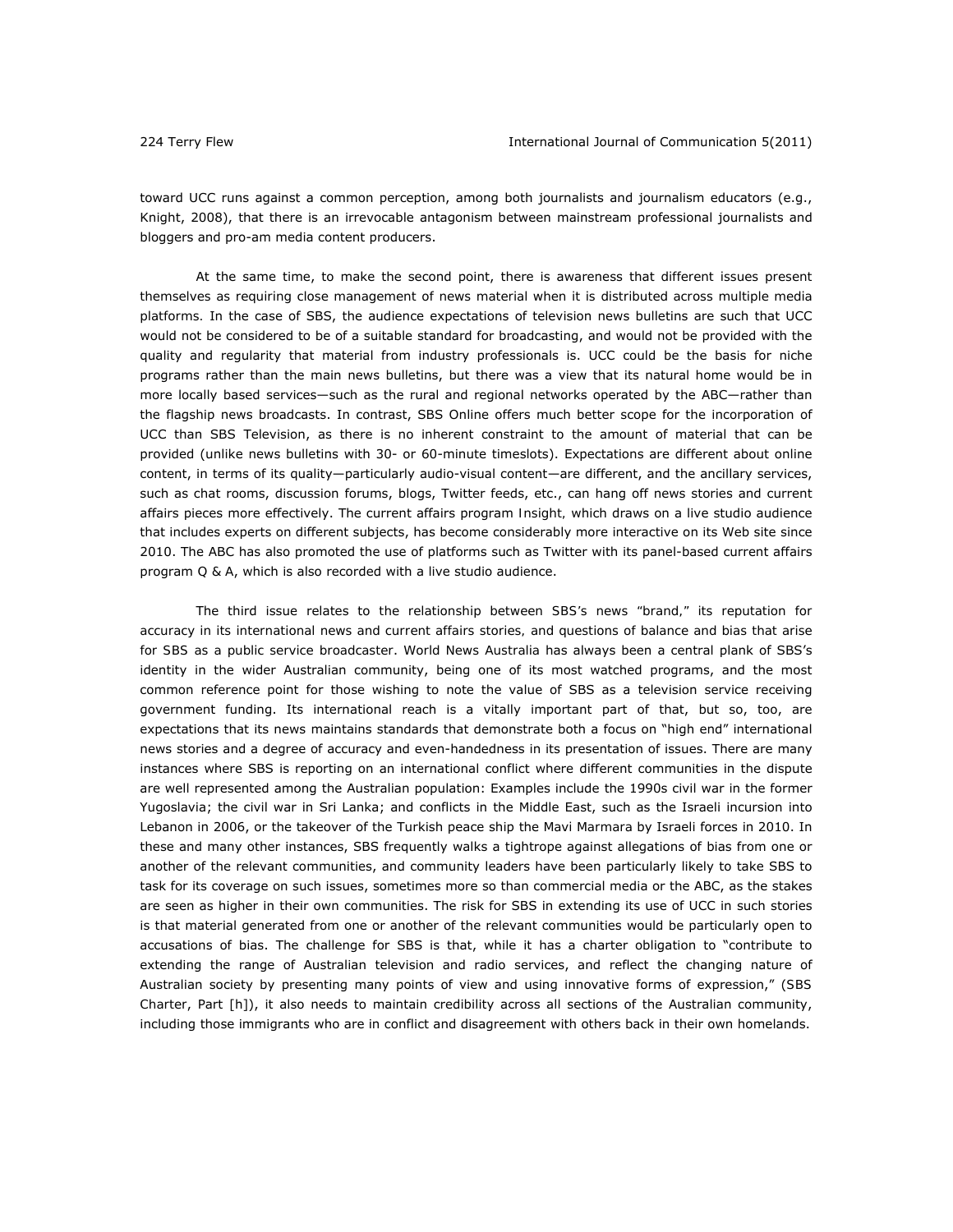The fourth point relates to *the continuing need for the editorial function in news selection, filtering and framing, particularly in the context of considering the use of UCC*. The shift toward immediacy and reporting on demand, along with diversification of sources beyond established news agencies and employed reporters, raises questions of how facts are checked, stories verified, and the editorial function exercised. The case of the October 2008 hoax carried on CNN's user-driven *iReport* site, in which a report that Apple co-founder and CEO Steve Jobs had suffered a heart attack led to a sharp fall in Apple's stock price, drew attention to the dangers to brand reputation that can arise from unfiltered news content on established news sites. At the same time, public broadcasters such as SBS may be particularly well-placed to maximize the vision of participatory media, as they bring considerable resources of trust and community goodwill to an online field marked by the proliferation of news and information sources. Rather than relying on pure user-created content, what often emerges are a continuum of contributors who deal with online news sites on a periodic basis and receive payment for their contributions. While SBS has not developed down this path, the last two years saw media organizations launch online sites that are driven by a mix of staff content and opinion pieces by paid contributors: Examples include *The Punch* (News Limited), *The Drum* and *Unleashed* (ABC), and *National Times* (Fairfax Media). Payments to such "pro-am" contributors draw attention to the extent to which monetization of UCC is becoming increasingly common, thereby blurring the distinction between professionals and "citizen journalists," and meaning that such contributions may be less driven by nonfinancial motivations such as "connecting with peers, achieving fame, notoriety or prestige, and expressing oneself" (OECD, 2007, p. 20). A contributor to the ABC's *Unleashed* site, for instance, would be paid AU\$200 for generating a feature article and participating in the resulting online discussion, a model more akin to freelance feature writing than the world of free content.

The final set of issues relate to *the legal implications of UCC.* Among the risks presented by UCC and open structures for online participation by users are those of promoting racial, religious, and other forms of vilification; defamation; contempt of court; and misuse of copyright and other forms of intellectual property. For site hosts such as SBS, the issue is how to manage for such risks without relying on pre-moderation (checking all comments before they are posted on a site), as this can be the death knell for the conversation and interaction among participants that is the ultimate *raison d'etre* of such participatory sites. The point made by those within SBS was that managing on the basis of the worst case scenario—the 1% of potentially problematic comments—may cause such sites to lose the dynamism that arises from rapid exchange of views among the 99% of contributors whose comments raise no such legal or other issues. It was noted that, again, public service media such as SBS may be better placed than others to manage such interactions, as the user communities tending to use the SBS site are perhaps less likely to hold, for instance, racist views than those contributing to other sites. It found that much can be learned from non-news sites, such as SBS's very popular *The World Game* soccer site, where frank exchanges of views are common, but some sense of acceptable boundaries emerges out of ongoing participant interaction.

Following the analysis of perspectives toward UCC at SBS, more study was undertaken during 2009 and 2010 of the transformations made to SBS news and current affairs Web sites. The four relevant programs were: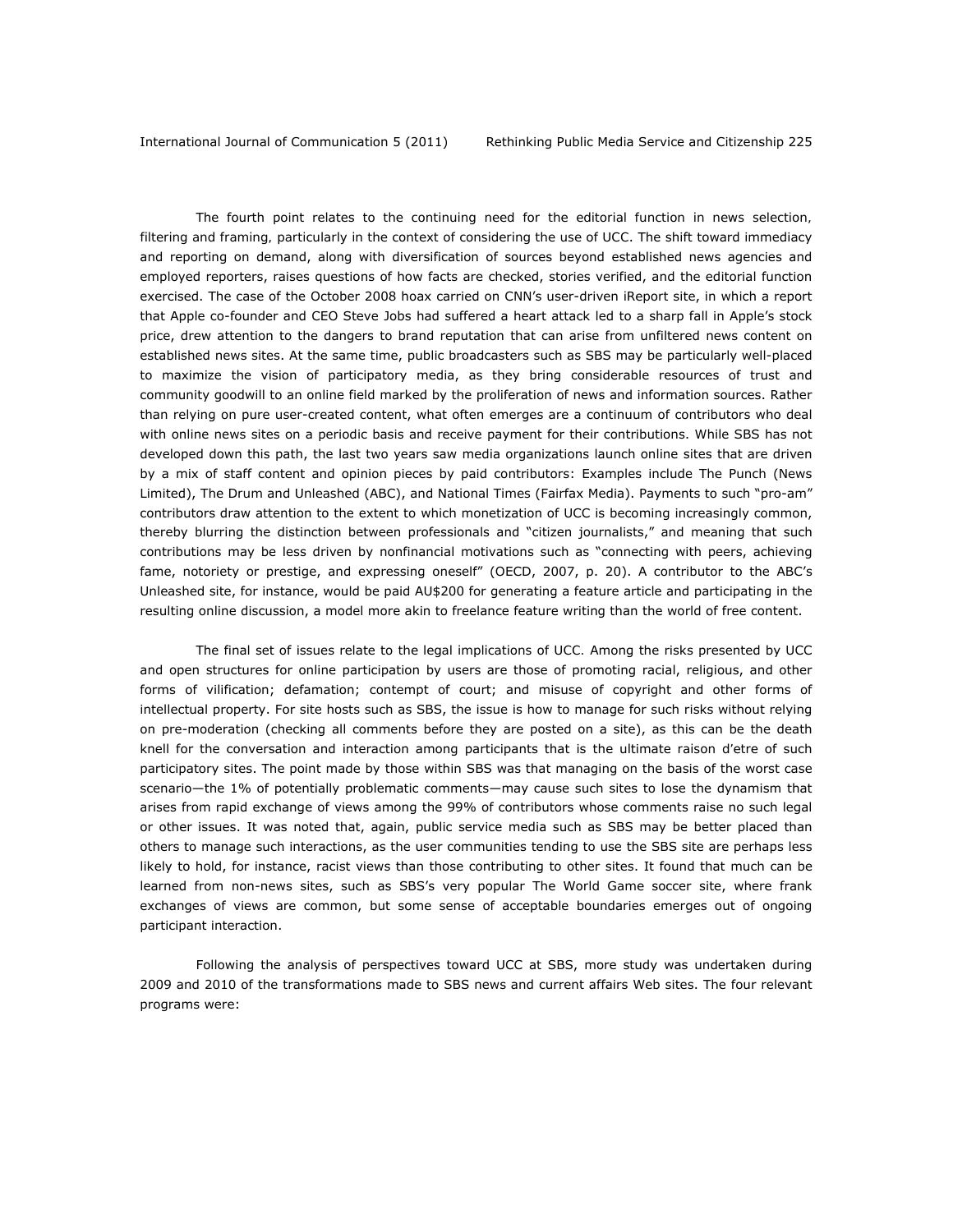- *World News Australia*;
- *Dateline*, a magazine-style current affairs program focused on international news stories reported by SBS foreign correspondents, and hosted by veteran Australian journalist George Negus in 2009-2010;
- *Insight*, a studio-based discussion forum program broadcast live and focused on a particular topic, with a range of experts, decision makers, and people with public positions on the issue in the audience, as well as those who have been affected by it. These may be issues that are political in the more conventional sense (e.g., health policies, racist attacks on overseas students), or they may be more related to personal issues, such as addictions or growing up with divorced parents; and
- *Living Black*, an indigenous current affairs program focused on delivering stories concerning indigenous people, communities, and issues around Australia.

A primary motivation for these changes was to open up all of these sites to greater online participation through social media. Valerio Veo, executive producer (online) for SBS News and Current Affairs, who oversaw the changes during 2009–2010, described the underlying thinking in these terms:

In my area of expertise—journalism—we're also seeing a fundamental shift in the way news is gathered—one that sits uncomfortably with so many in the industry used to the traditional "one-to-many" communication model. Initially coined "user-generated" content, then "citizen journalism" or "crowd-sourcing"—I think the term that best describes it is "collaborative journalism" . . . the underlying trends and behaviors are the same. Suddenly the audiences we have served are becoming the best place to source information and feed the never-ending news cycle. The skill of the journalist is changing from a single voice of trusted information into a curator of trusted information. The skills are the same—journalists are needed to verify, challenge, and update information—then create a clear narrative from this "many-to-many" conversation taking place on the Internet. (2009, pp. 24–25)

Among the strategies adopted were the development of Facebook pages and Twitter feeds for the programs, making more video material available online for downloading and live streaming, and encouraging journalists to make more use of social media platforms such as Twitter and YouTube to identify possible stories and information sources. Additional strategies included live discussion forums conducted during the *Insight* program and an on-site reporter commenting on Twitter correspondence live during the program. Arising from such changes, the *Dateline* page saw a 15% increase in online traffic in the five months to May 2010 compared to the previous year, and all sites have reported significant increases in online activity. Interestingly, 40% of traffic to the *Dateline* site comes from outside Australia, and while 56% of this traffic comes from the United States, Great Britain, Canada, and New Zealand, the balance has a very long tail, with site hits coming from 115 total countries. It was found that, often, the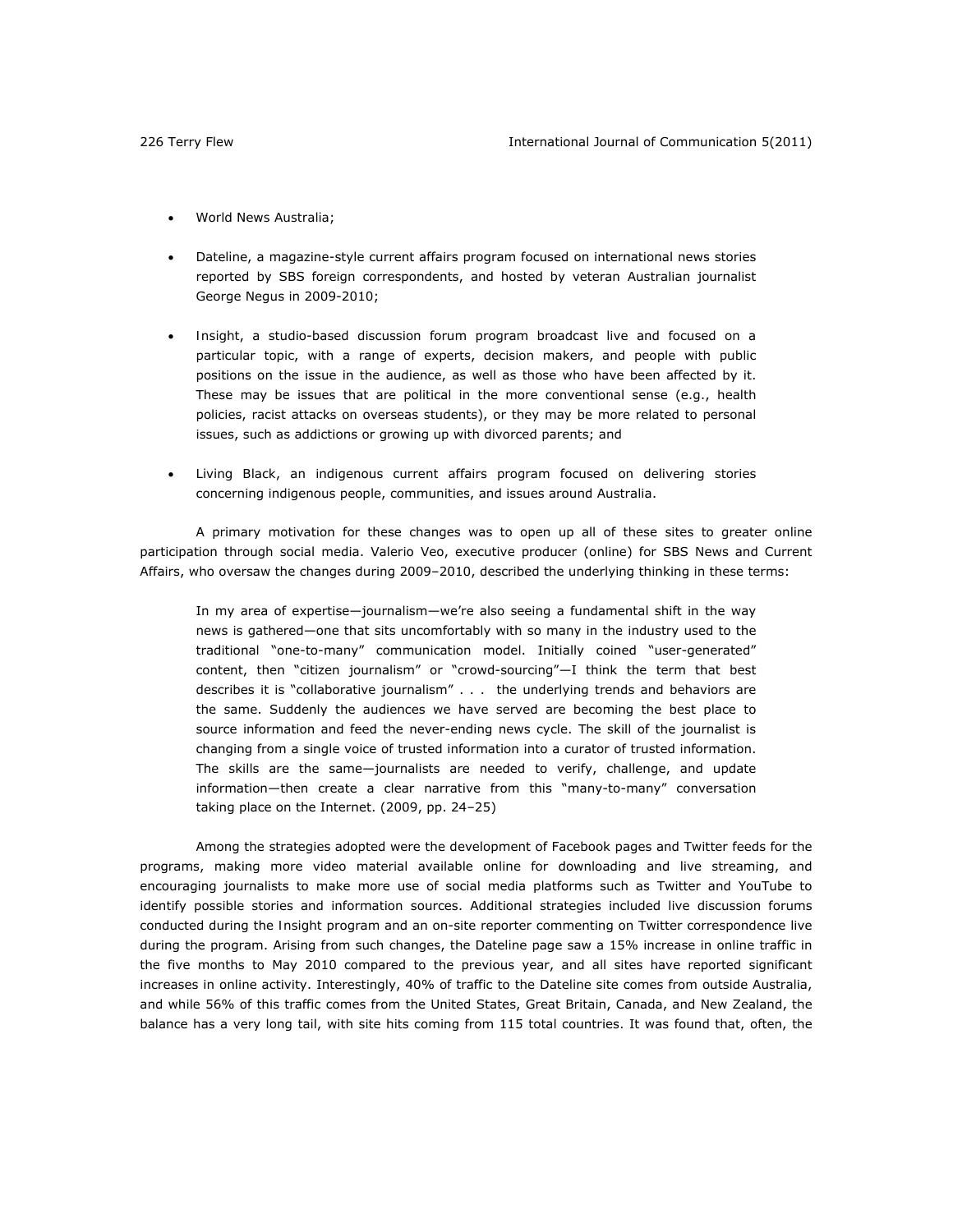most commented-upon stories were those where there are significant communities in Australia: An example was the March 2009 story "Hunting the Tigers" on the Sri Lankan civil war, which accounted for a large amount of the site visits from Sri Lanka, which, in turn, made up 4% of all site visits in 2009. The bulk of site visits happen either during the TV program or in the three hours following, which means that the majority of comments are moderated in real time. One notable feature of the *Dateline* site*,* which differs from the other sites, is the extent to which comments are often personally directed to the host, George Negus, whose high profile in Australian television is seen as giving him a degree of authorial authority over the program not seen in comments on other sites.

#### **Conclusion**

The case study of digital media strategies undertaken by Australia's Special Broadcasting Service has drawn insights about media citizenship from three angles. The first has been to identify the distinctive place of the SBS in national public broadcasting. SBS has been established as a service with an explicitly multicultural remit but seeking, in its television programming, to appeal to all Australians while also shifting mainstream discourses on cultural diversity. There is considerable debate about the extent to which SBS has successfully pursued a dual agenda in its practice of catering to Australia's ethnic minorities while also being a broad-appeal television service. But it certainly marks out a different approach to the role of public broadcasting concerning media citizenship and the public sphere from those of other public broadcasters established around a more unitary notion of the national polity and national culture.

Second, this study has considered arguments that the Internet and social media are transforming broadcast communications in ways that enable greater openness and participation, and can thus further media citizenship beyond the constraints presented by one-to-many mass communications. Insofar as public service media organizations can play a leading role in such changes, there will be a need to rethink their organizational structures, cultures, and legislative charters, as well as their funding arrangements, so that they can develop platform-neutral operations and open up these platforms for greater bottom-up participation and user interaction—all while maintaining their credibility and distinctiveness in the broader media ecology. This links debates about the future of SBS and the ABC as Australian national public service broadcasters to discussions about the transformation of public service broadcasters to public service media organizations contributing to the digital commons. But it is important to note that both the ABC and SBS have already taken considerable strides down such a path, and the questions are switching from whether to expand digital operations, to the wider policy and funding implications of a shift in production and distribution that is already occurring.

Finally, there has been an evaluation of both digital strategies at SBS and attitudes within the organization about created content. The principal finding here is that, on balance, the opportunities identified for opening up the news and current affairs platforms for greater user participation outweigh the not-insignificant risks, which include verifying the accuracy of material, managing questions of balance and perceived bias, audience perceptions of the SBS news "brand," and potential legal risks. It is apparent in considering such questions that the broadcast television platform remains a space where UCC initiatives are more constrained than those for online news media sites, and that the editorial function remains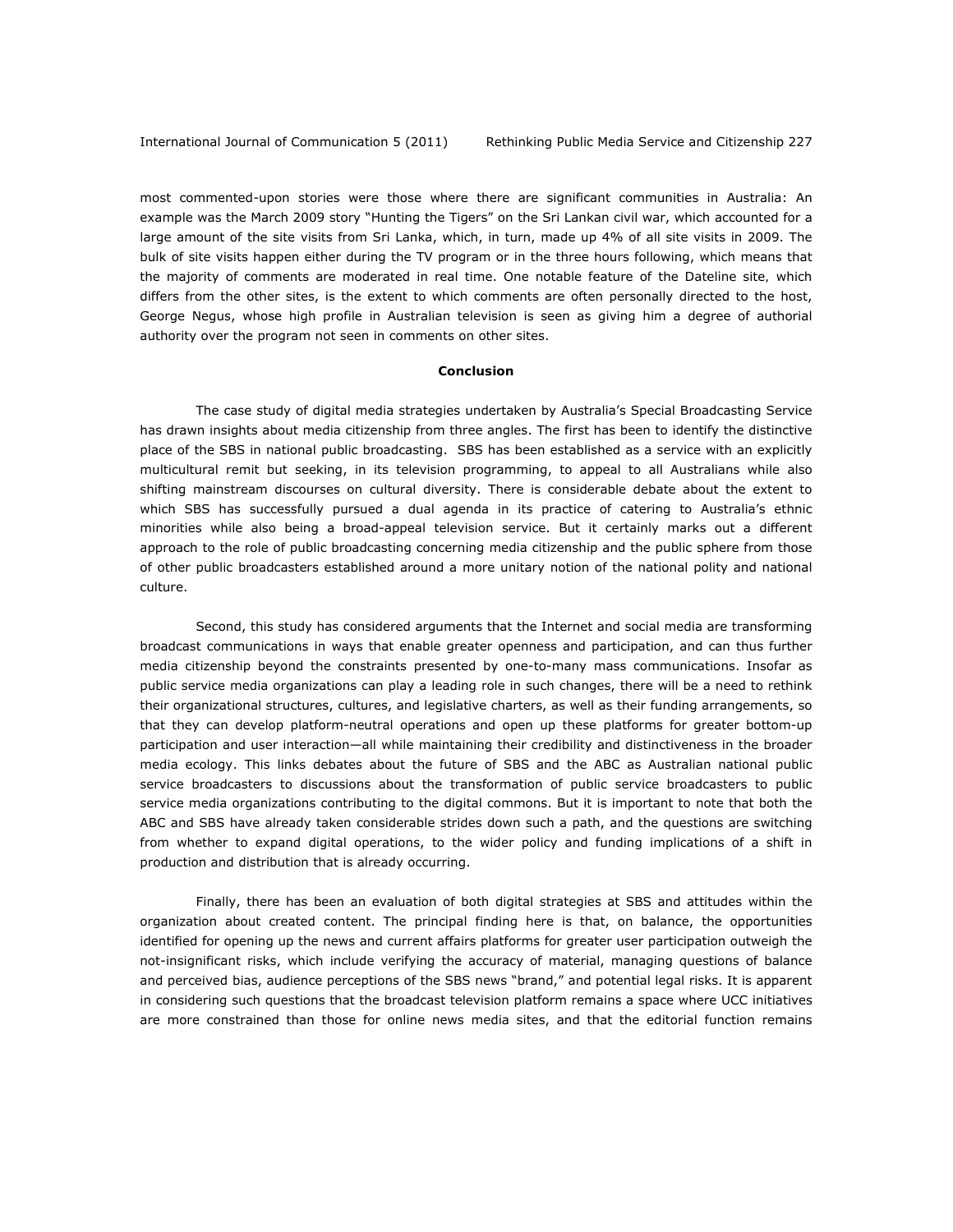highly significant in the context of UCC, even if the journalistic function is now in a considerable state of flux.

In terms of directly addressing multiculturalism and the increasingly culturally diverse and pluralist Australian nation, SBS was at the forefront of new ways of thinking about the relationship of public service broadcasting to media citizenship. This aspect of SBS's institutional history has been wellcovered in the extensive literature on the history of this distinctive broadcasting service. The challenge presented to SBS by UCC and multiplatform media environments, as it is for other public service media organizations, is understanding the extent to which they can enhance their citizenship remit by opening up to the more participatory media cultures that social media is enabling, while still managing the potential risks that emerge as a result of a more open and fluid media environment.

◊◊◊

Terry Flew is Professor of Media and Communication in the Creative Industries Faculty, Queensland University of Technology, Brisbane, Australia. He is the author of *New Media: An Introduction* (Oxford, 2008), *Understanding Global Media* (Palgrave, 2007) and *The Creative Industries, Culture and Policy*  (Sage, 2011 [forthcoming]). From 2006 to 2009, he led an Australian Research Council Linkage-Project into citizen journalism in Australia, with the Special Broadcasting Service as an industry partner.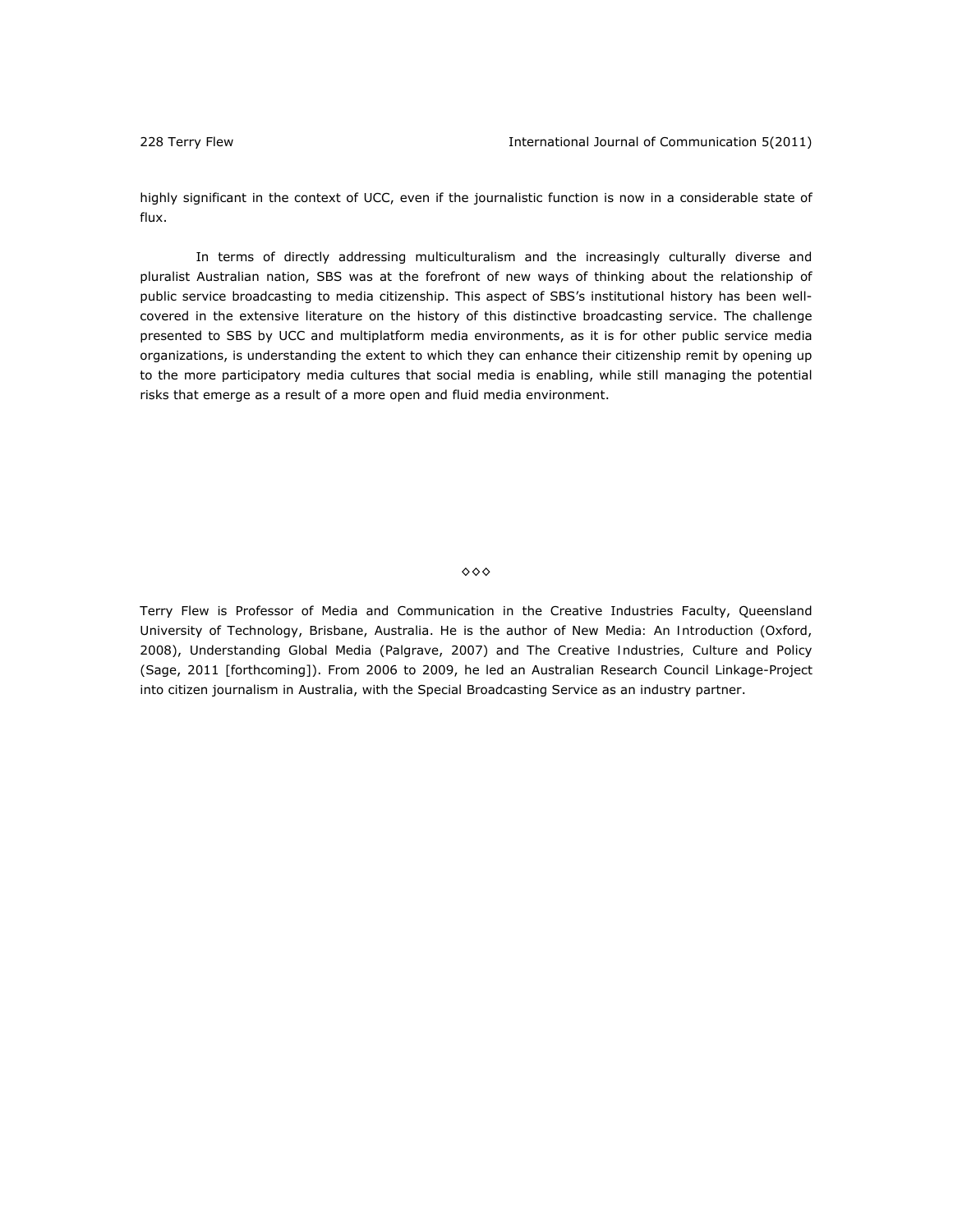International Journal of Communication 5 (2011) Rethinking Public Media Service and Citizenship 229

# **References**

- Anderson, B. (1991). *Imagined communities: Reflections on the origin and spread of nationalism.* London: Verso.
- Ang, I., Brand, J., Noble, G., & Wilding, D. (2002). *Living diversity: Australia's multicultural future*. Sydney: Special Broadcasting Service.
- Ang, I., Brand, J., Noble, G., & Sternberg, J. (2006). *Connecting Diversity: Paradoxes of multicultural Australia*. Sydney: Special Broadcasting Service.
- Ang, I., Hawkins, G., & Dabboussy, L. (2008). *The SBS story*. Sydney: UNSW Press.
- Bennett, W., Wells, L., Wells, C., & Rank, A. (2009). Young citizens and civic learning: Two paradigms of citizenship in the digital age. *Citizenship Studies*, *13*(2), 105–120.
- Born, G. (2004). *Uncertain vision: Birt, Dyke and the reinvention of the BBC*. London: Vintage.
- Brugger, N., & Burns, M. (Eds.). (2011). *Public service broadcasters on the Web: A comprehensive history*. New York: Peter Lang.
- Bruns, A. (2008). *Blogs, Wikipedia, Second Life and beyond: From production to produsage*. New York: Peter Lang.
- Castells, M. (2009). *Communication power*. Oxford: Oxford University Press.
- Coleman, S. (2004). From service to commons: Re-inventing a space for public communication. In D. Tambini & J. Cowling (Eds.), *From public service broadcasting to public service communications*  (pp. 88–99). London: Institute for Public Policy Research.
- Coleman, S. (2005). New mediation and direct representation: Reconceptualizing representation in the digital age. *New Media and Society*, *7*(2), 197–214.
- Coleman, S., & Blumler, J. (2009). *The Internet and democratic citizenship: Theory, practice and policy*. Cambridge, UK: Cambridge University Press.
- Collins, R. (2004). 'Ises' and 'Oughts': Public Service Broadcasting in Europe. In R. C. Allen & A, Hill (Eds.), *The Television Studies Reader* (pp. 33–51). London: Routledge.
- Cunningham, S. (2009). Under great pressure, a diamond is being formed: The SBS over time. *Media International Australia, 133*, 15–18.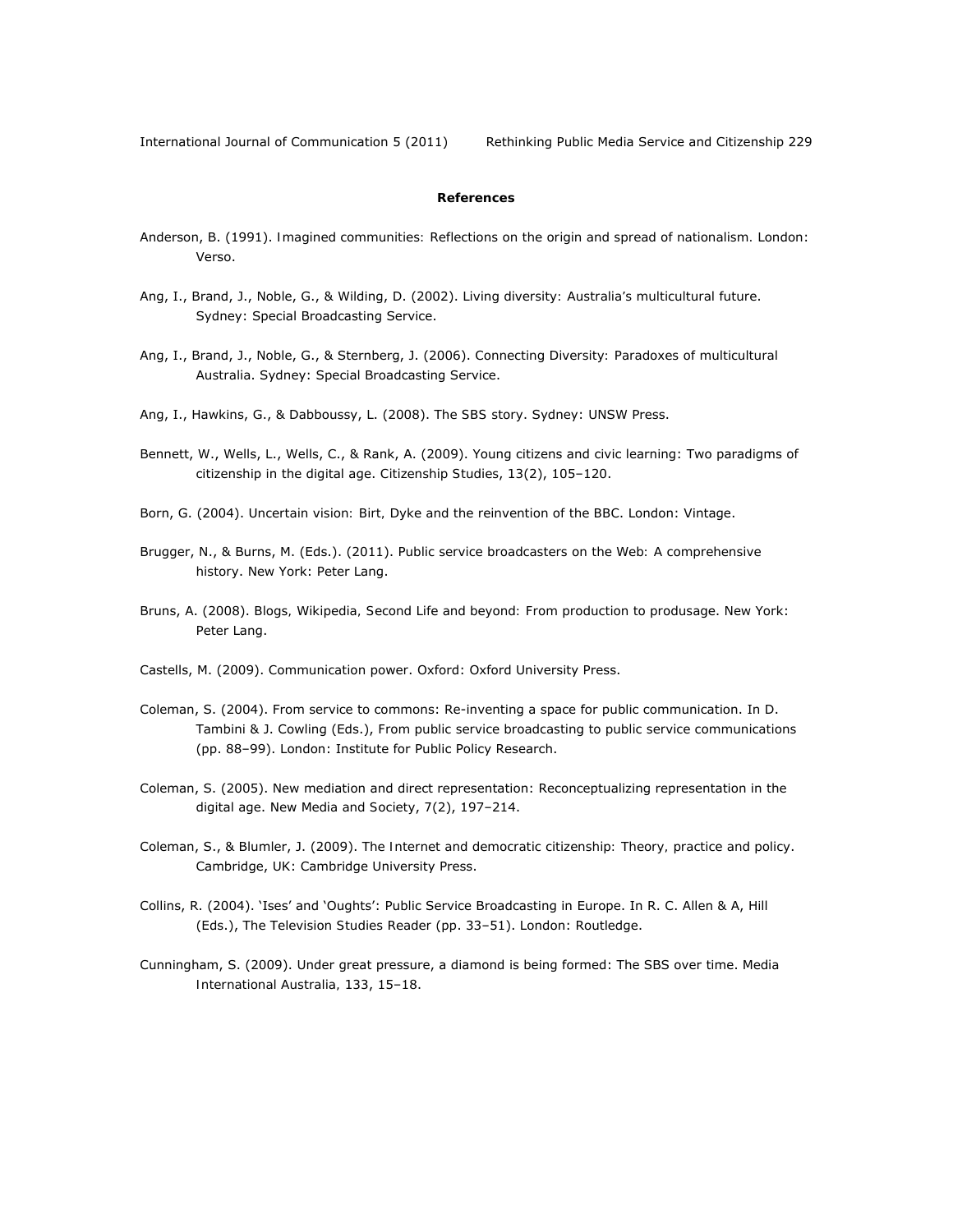- Curran, J. (1991). Mass media and democracy: A reappraisal. In J. Curran & M. Gurevitch (Eds.), *Mass Media and Society* (pp. 87–114). London: Edward Arnold.
- Dahlgren, P. (2006). Doing citizenship: The cultural origins of civic agency in the public sphere. *European Journal of Cultural Studies*, *9*(3), 267–286.
- Department of Broadband, Communications and the Digital Economy. (2008). *ABC and SBS: Towards a digital future – discussion paper*. Canberra, Australia: DBCDE. Available at: http://www.dbcde.gov.au/consultation\_and\_submissions/abc\_sbs\_review/discussion\_paper

Feintuck, M. (2004). *The public interest in regulation*. Oxford, UK: Oxford University Press.

- Flew, T., Cunningham, S., Bruns, A., & Wilson, J. (2008). Social innovation, user-created content and the future of the ABC and SBS as public service media: Submission to review of national broadcasting (ABC and SBS), Department of Broadband, Communications and the Digital Economy. Available at http://eprints.qut.edu.au/16948/
- Flew, T. (2009a). The Special Broadcasting Service after 30 years: Public service media and new ways of thinking about media and citizenship. *Media International Australia*, *133*, 9–14.
- Flew, T. (2009b). Democracy, participation and convergent media: Case studies in contemporary online news journalism in Australia. *Communications, Politics and Culture, 42*(2), 87–109.
- Flew, T. (2010). New media policies. In M. Deuze (Ed.), *Managing media work* (pp. 59–72). Los Angeles: SAGE Publications.
- Flew, T., & Wilson, J. (2010). Journalism as social networking: The Australian youdecide project and the 2007 federal election. *Journalism: Theory, Practice and Criticism*. *11*(2), 131–147.
- Freedman, D. (2008). *The politics of media policy*. Cambridge, UK: Polity.
- Garnham, N. (1990). *Capitalism and communication*. London: SAGE Publications.
- Garnham, N. (2003). A response to Elizabeth Jacka's "Democracy as defeat." *Television and New Media*, *4*(2), 193–200.
- Golding, P., & Murdock, G. (1989). Information poverty and political inequality: Citizenship in the age of privatized communication. *Journal of Communication*, *39*(3), 180–195.
- Hartley, J. (1992) Local television: From space to time. In J. Hartley, *Tele-oligy: Studies in Television* (pp. 193–201). London: Routledge.
- Hartley, J. (1999). *Uses of television*. London: Routledge.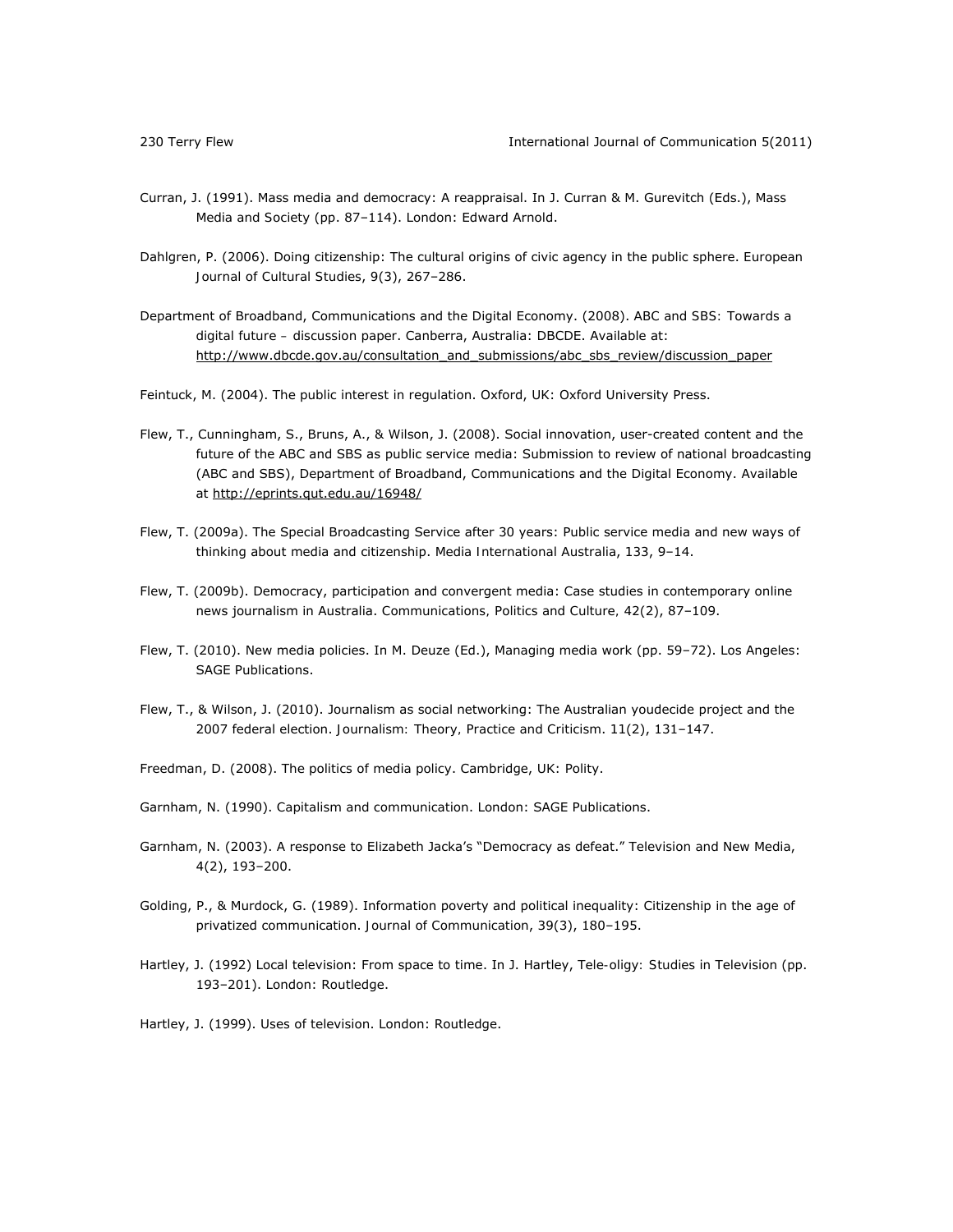- Hartley, J. (2002). Textual analysis. In T. Miller (Ed.), *Television studies* (pp. 29–34). London: BFI Publishing.
- Jacka, E. (2003). "Democracy as defeat": The impotence of arguments for public service broadcasting. *Television and New Media*, *4*(2), 177–194.
- Jakubowicz, A., & Newell, K. (1995). Which world? Whose/who's home? Special broadcasting in the Australian communication alphabet. In J. Craik, J. J. Bailey, & A. Moran (Eds.), *Public voices, private interests: Australia's media policy* (pp. 130–146). Sydney: Allen & Unwin.
- Jenkins, H. (2006). *Convergence culture: When new and old media collide*. New York: New York University Press.
- Keane, J. (1988). *Democracy and civil society*. Cambridge, UK: Polity.
- Keane, J. (2009). *The life and death of democracy*. New York: W.W. Norton & Co.
- Knight, A. (2008). Journalism in the age of blogging. *Journalism Studies, 9*(1), 117–124.
- McNair, B. (2006) *Cultural Chaos: Journalism, news and power in a globalised world*. London: Routledge.
- Meagher, B. (2009). SBS: Is there a role for the multicultural broadcaster in 2009 and beyond? *Media International Australia, 133*, 19–23.
- Miller, T. (2007). *Cultural citizenship: Cosmopolitanism, consumerism, and television in a neoliberal age*. Philadelphia: Temple University Press.
- Moe, H. (2008). Dissemination and dialogue in the public sphere: A case for public service media online. *Media, Culture and Society, 30*(3), 319–336.
- Mulgan, G. (1990). *The question of quality*. London: BFI Publishing.
- Murdock, G. (1992). Citizens, consumers and public culture. In K. C. Schroder (Ed.), *Media cultures: Reappraising transnational media* (pp. 17–41). London: Routledge.
- O'Regan, T. (1993). *Australian television culture*. Sydney: Allen & Unwin.
- Organisation for Economic Co-operation and Development (2007) *Participative web and user-created content: Web 2.0, wikis and social networking.* Paris: OECD.
- Ouellette, L., & Hay, J. (2008). *Better living through reality TV: Television and post-welfare citizenship*. Malden, MA: Blackwell.